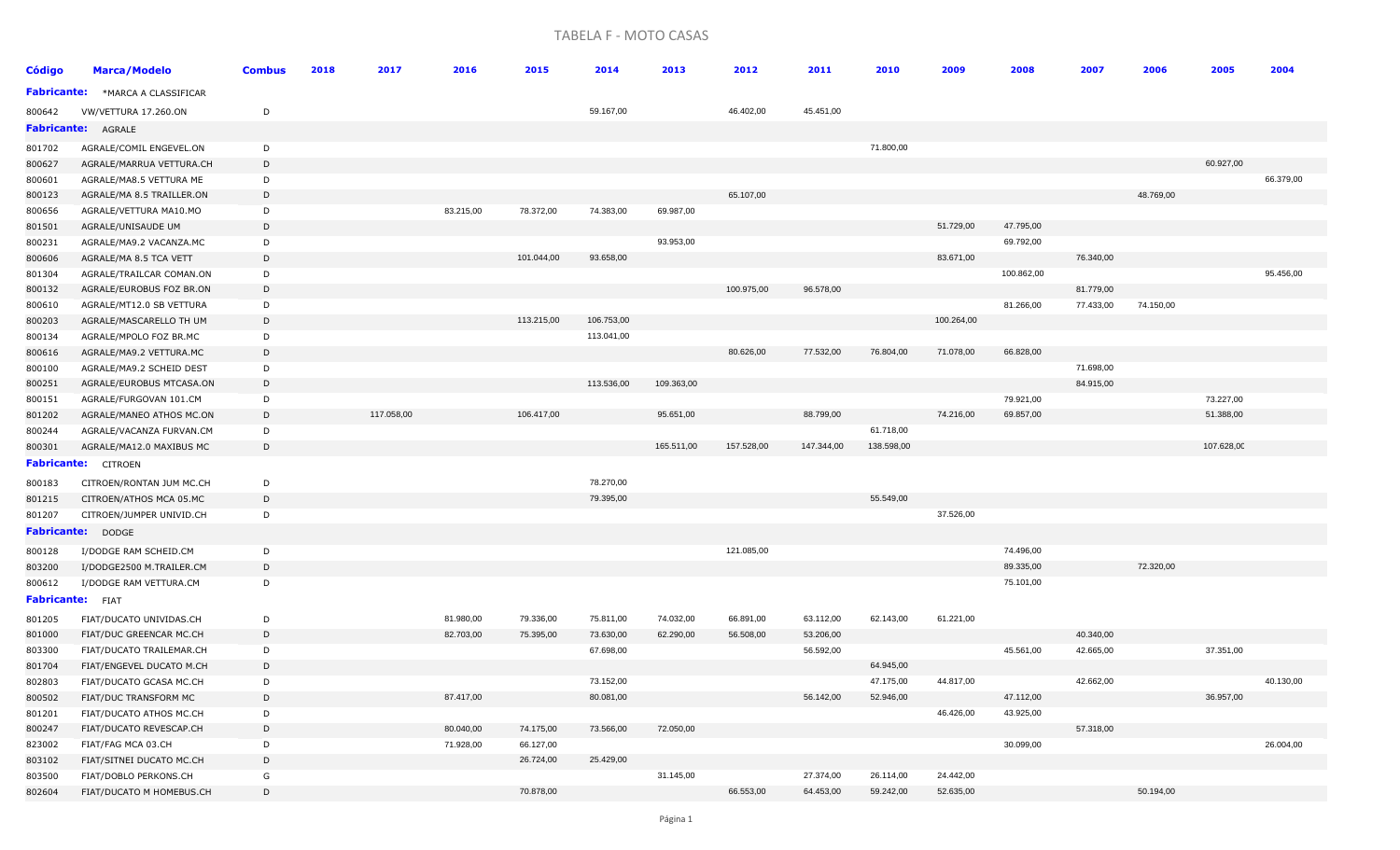| Código | <b>Marca/Modelo</b>                              | <b>Combus</b> | 2018       | 2017       | 2016       | 2015       | 2014       | 2013       | 2012       | 2011       | 2010       | 2009       | 2008       | 2007       | 2006      | 2005      | 2004      |
|--------|--------------------------------------------------|---------------|------------|------------|------------|------------|------------|------------|------------|------------|------------|------------|------------|------------|-----------|-----------|-----------|
| 800159 | FIAT/DELKA MOTORHOME.CH                          | D             |            |            |            | 87.952,00  |            |            | 64.556,00  | 62.127,00  | 59.476,00  |            |            | 57.357,00  | 54.449,00 |           |           |
| 800153 | FIAT/DUCATO MC CIRILO.CH                         | D             |            |            |            |            |            |            |            | 59.208,00  |            |            |            |            |           |           |           |
| 803104 | FIAT/RONTAN DUCATO MC.CH                         | D             |            |            |            | 82.549,00  |            |            |            |            |            |            |            |            |           |           |           |
| 802201 | FIAT/DUCATO NIKS MC.CH                           | D             |            |            |            | 88.722,00  | 80.081,00  | 73.813,00  | 67.529,00  | 64.167,00  | 62.071,00  | 61.540,00  | 58.795,00  | 57.299,00  |           |           |           |
| 801210 | FIAT/VICTORIA BEE.CH                             | D             |            |            |            |            | 70.524,00  |            |            | 61.413,00  | 58.484,00  |            |            |            |           |           | 56.390,00 |
|        | Fabricante: FORD                                 |               |            |            |            |            |            |            |            |            |            |            |            |            |           |           |           |
| 801101 | I/FORD350L ANHANGUERA.CH                         | D             |            |            |            |            |            |            |            | 61.743,00  |            | 56.424,00  | 51.666,00  |            |           |           |           |
| 800158 | FORD/C815 TOURLIFE.CM                            | D             |            |            |            |            | 78.326,00  |            |            | 66.754,00  |            |            |            | 64.550,00  |           | 59.610,00 | 57.137,00 |
| 802101 | I/FORD TRANSIT PFISTE.CH                         | D             |            |            |            |            |            |            |            | 50.344,00  |            | 40.449,00  |            |            |           |           |           |
| 800148 | FORD/TRAILERCAR HOME.CT                          | D             |            |            |            | 77.543,00  | 74.261,00  |            |            | 68.531,00  | 65.597,00  |            |            |            |           |           |           |
| 800234 | I/FORD TRANSIT MAR MC.CH                         | D             |            |            |            |            |            | 160.237,00 |            | 154.801,00 |            |            |            |            |           |           |           |
| 801213 | FORD/VICTORIA F4000.CM                           | D             |            |            |            | 94.934,00  | 90.412,00  |            |            | 75.203,00  |            | 72.372,00  |            |            |           |           |           |
| 802613 | I/FORD HOMEBUS TRANSIT.C                         | D             |            |            |            |            |            | 156.584,00 |            | 138.797,00 |            |            |            |            |           |           |           |
| 800248 | FORD/CARGO2423 AT MD.CM                          | D             |            |            |            |            |            | 121.329,00 |            |            |            |            |            |            |           |           |           |
| 800620 | FORD/F4000 VETTURA.CM                            | D             |            |            |            |            |            |            |            |            | 75.057,00  | 73.075,00  | 72.079,00  |            |           |           |           |
| 800636 | I/FORD VETTURA TRANS.CH                          | D             |            |            |            |            |            |            | 126.564,00 | 120.423,00 | 109.610,00 |            | 65.223,00  |            |           |           |           |
| 802103 | FORD/DUARON 4X4 MHOME.CM                         | D             |            | 125.594,00 | 117.163,00 |            | 109.254,00 |            | 100.144,00 |            | 94.135,00  |            |            |            |           |           |           |
| 801602 | FORD/ITAPOA OFFROAD.CT                           | D             |            |            | 88.761,00  | 86.860,00  |            |            |            | 77.560,00  |            |            |            |            |           |           |           |
| 801220 | I/FORD VICTORIA TRANS.CH                         | D             |            |            |            |            |            | 90.710,00  | 86.391,00  | 82.277,00  |            |            |            |            |           |           |           |
|        | <b>Fabricante:</b> FREIGHTLINER                  |               |            |            |            |            |            |            |            |            |            |            |            |            |           |           |           |
| 800181 | I/FREIGHTLINER PALAZZO T                         | D             |            |            |            |            | 175.562,00 |            |            |            |            |            |            |            |           |           |           |
|        | <b>Fabricante:</b> GM - CHEVROLET                |               |            |            |            |            |            |            |            |            |            |            |            |            |           |           |           |
| 804201 | CHEVROLET/DUARON AT S.CH                         | D             |            |            | 103.068,00 |            |            | 87.608,00  |            |            |            |            |            |            |           |           |           |
|        | <b>Fabricante:</b> HYUNDAI                       |               |            |            |            |            |            |            |            |            |            |            |            |            |           |           |           |
| 800114 | HYUNDAI/SCHEID CONECT.CH                         | D             |            |            |            |            |            |            |            |            |            |            |            | 37.227,00  |           |           |           |
|        | Fabricante: IVECO-FIAT                           |               |            |            |            |            |            |            |            |            |            |            |            |            |           |           |           |
| 800635 |                                                  | D             |            |            |            |            |            |            |            |            | 54.795,00  |            |            |            |           |           |           |
| 802000 | IVECO/VETTURA ADVENT.CM<br>IVECO/D CHAPECO MC.CM | D             |            | 87.997,00  | 83.076,00  |            | 66.548,00  |            | 62.211,00  | 57.811,00  |            | 51.057,00  | 48.011,00  | 46.451,00  |           |           | 44.465,00 |
| 800206 | IVECO/D CC1 THB UM.CM                            | D             |            | 86.793,00  |            |            |            | 61.998,00  |            |            |            |            |            |            |           |           |           |
| 800648 | IVECOFIAT/VETTURA SCU.MC                         | D             |            |            |            |            |            |            |            |            |            |            |            |            |           |           | 44.643,00 |
| 800649 | IVECO/VETTURA 70C17.CM                           | D             |            |            | 208.555,00 | 198.648,00 | 192.671,00 | 189.457,00 | 181.375,00 |            |            |            |            |            |           |           |           |
| 800652 | IVECO/RONTAN DAILY MC.CM                         | D             |            |            |            |            |            |            |            | 61.489,00  | 55.389,00  |            |            |            |           |           |           |
| 802500 | IVECO/D SANTO INACIO.CM                          | D             |            |            | 79.317,00  |            | 69.375,00  | 63.716,00  | 59.607,00  | 58.175,00  | 53.190,00  | 49.985,00  | 45.243,00  |            |           |           |           |
| 801600 | IVECO/D ITAPOA PETIT.CH                          | D             |            |            |            |            | 101.531,00 | 93.247,00  |            | 77.432,00  | 73.409,00  | 72.030,00  | 63.657,00  | 59.459,00  |           |           |           |
| 801303 | IVECO/TRAILCAR CONCOR.MC                         | D             |            |            |            |            |            |            |            |            |            |            |            | 95.345,00  |           |           |           |
| 800259 | IVECO/DAILAY 70 ALFLEN.CM                        | D             |            | 84.060,00  | 79.156,00  |            | 70.563,00  |            |            |            |            |            |            |            |           |           |           |
| 801219 | IVECO/AUTOM CAMARI CO.CM                         | D             | 137.593,00 | 118.246,00 |            |            |            | 67.803,00  | 62.838,00  |            |            |            |            |            |           |           |           |
| 801217 | IVECO/VICTORIA CONEX.CM                          | D             |            | 99.992,00  |            | 96.358,00  | 88.497,00  | 81.277,00  | 77.053,00  | 73.378,00  |            |            |            | 65.916,00  |           |           |           |
| 801001 | IVECO/D GREENCAR MC.CH                           | D             | 95.946,00  | 91.285,00  |            |            |            | 84.300,00  |            | 80.530,00  | 74.450,00  | 69.102,00  |            |            |           |           |           |
| 801211 | IVECO/VICTORIA SBEE.CM                           | D             | 85.242,00  |            | 80.896,00  |            |            |            |            | 64.205,00  | 60.057,00  |            | 58.193,00  |            | 53.720,00 | 51.162,00 |           |
| 801100 | IVECO/ANHANGUERA MT.CM                           | D             |            | 196.616,00 | 187.254,00 | 178.337,00 | 163.788,00 | 150.426,00 | 143.262,00 | 130.522,00 | 115.882,00 | 110.419,00 | 105.850,00 | 102.982,00 | 99.727,00 | 96.121,00 |           |
| 801208 | IVECO/DAILY ATHOS.CM                             | D             |            | 126.180,00 |            |            | 119.021,00 | 112.225,00 |            | 99.269,00  |            |            |            | 79.316,00  |           |           |           |
| 801601 | IVECO/ITAPOA ACONC.CM                            | D             |            |            | 97.118,00  | 92.494,00  | 84.948,00  | 78.017,00  | 71.898,00  | 67.986,00  | 61.784,00  | 59.467,00  | 55.488,00  | 53.402,00  |           |           |           |
| 803303 | IVECO/DAILY TRAILEMAR.CH                         | D             |            |            |            |            |            |            |            |            |            | 48.473,00  | 45.123,00  |            |           |           |           |
| 800112 | IVECO/DAILY MCA ITU.CM                           | D             |            |            |            | 70.704,00  | 66.814,00  |            |            |            |            | 46.930,00  | 43.972,00  |            |           |           |           |
| 802501 | IVECO/SANTO INACIO 70.CM                         | D             |            | 89.723,00  | 78.791,00  | 74.148,00  | 68.097,00  | 62.542,00  | 57.862,00  | 55.273,00  | 53.188,00  |            |            |            |           |           |           |
| 800126 | IVECO/SCHEID CONECT.CH                           | D             |            |            |            |            |            |            |            |            | 55.453,00  |            |            |            |           |           |           |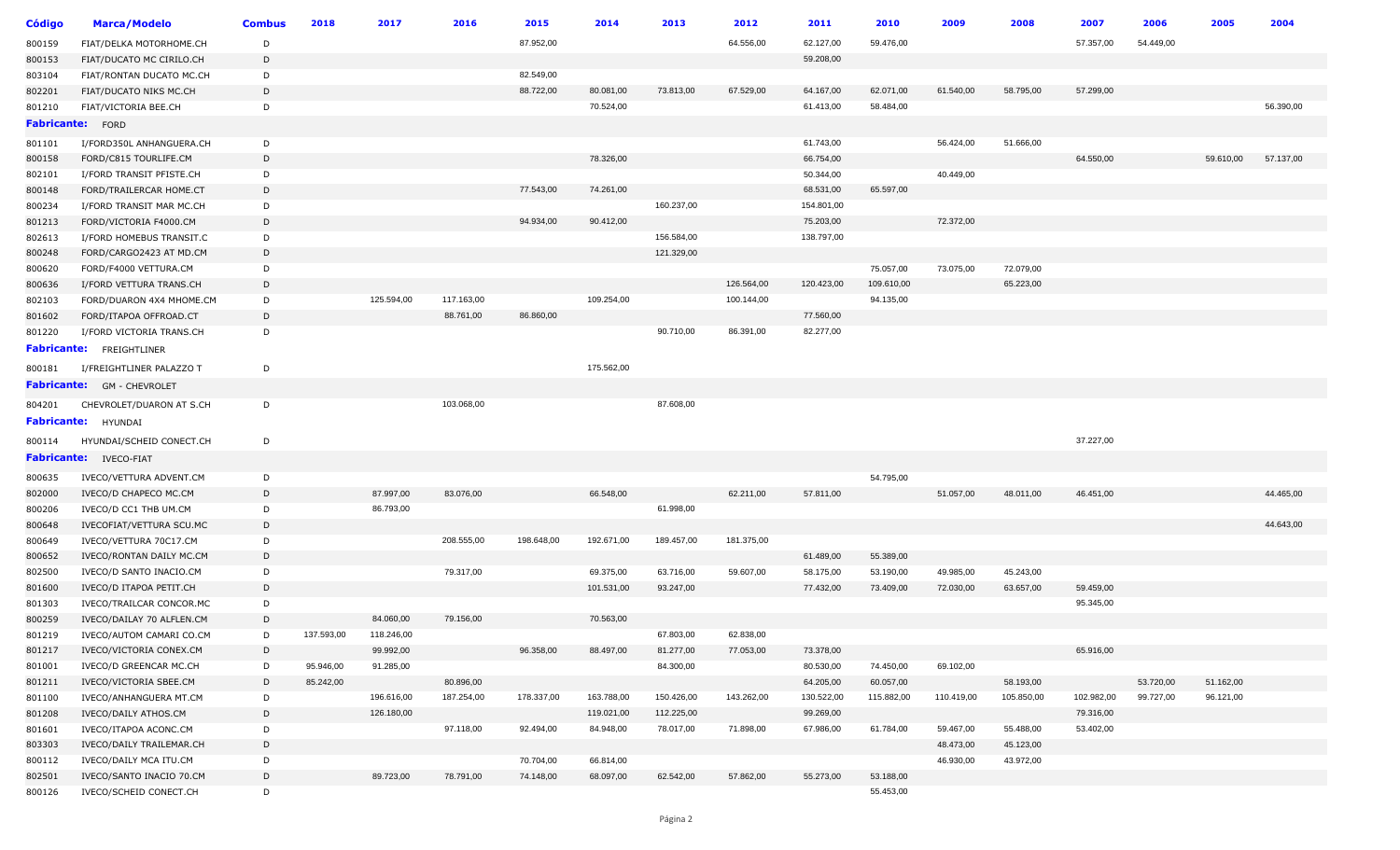| <b>Código</b> | <b>Marca/Modelo</b>           | <b>Combus</b> | 2018       | 2017       | 2016       | 2015       | 2014       | 2013       | 2012       | 2011      | 2010      | 2009       | 2008       | 2007       | 2006      | 2005       | 2004       |
|---------------|-------------------------------|---------------|------------|------------|------------|------------|------------|------------|------------|-----------|-----------|------------|------------|------------|-----------|------------|------------|
| 800127        | IVECO/DAILY 70 GIZAK.CM       | D             |            |            | 76.532,00  | 72.888,00  | 68.630,00  | 64.930,00  | 62.439,00  | 59.303,00 | 55.539,00 |            |            | 47.842,00  |           |            |            |
| 800130        | IVECO/DAILY 55 GIZAK.CM       | D             |            |            |            |            |            | 66.640,00  | 62.372,00  |           | 48.896,00 | 47.140,00  | 45.706,00  | 43.762,00  |           |            | 41.037,00  |
| 803306        | IVECO/DAILY TRAILEMAR.CM      | D             |            |            |            |            |            |            | 56.773,00  |           |           | 50.762,00  |            |            |           |            |            |
| 800218        | IVECOFIAT/DAILYCIRILO.MC      | D             |            |            |            |            |            |            | 77.892,00  |           |           | 61.156,00  |            |            |           | 38.761,00  |            |
| 800106        | IVECO/D SCHEID CONEC.CM       | D             |            | 80.340,00  | 78.335,00  | 75.565,00  |            | 62.325,00  | 56.031,00  | 55.606,00 | 54.031,00 |            | 50.466,00  | 48.255,00  |           |            |            |
| 803203        | IVECO/DAILY M.TRAILER.CM      | D             |            | 81.984,00  | 78.080,00  | 74.362,00  | 70.117,00  | 64.397,00  | 59.585,00  | 58.574,00 | 52.149,00 |            | 49.607,00  | 42.658,00  |           |            |            |
| 803100        | IVECO/DAILY SITNEI MC.CH      | D             |            |            |            |            | 63.747,00  |            |            |           | 45.589,00 | 44.441,00  | 39.355,00  | 38.169,00  |           |            |            |
| 800615        | IVECO/DAILY VETTURA.CM        | D             |            |            |            |            |            | 67.696,00  |            | 60.182,00 | 57.006,00 | 52.407,00  | 51.319,00  | 49.291,00  |           | 43.252,00  | 40.095,00  |
| 802502        | IVECO/SANTOINACIO 85D.CM      | D             | 272.498,00 | 259.521,00 | 245.008,00 |            | 209.924,00 |            |            |           |           |            |            |            |           |            |            |
| 802610        | IVECO/D5013 HOMEBUS.CM        | D             |            |            |            |            |            |            |            |           |           |            |            | 41.777,00  | 41.199,00 | 40.108,00  |            |
| 802605        | IVECO/DC3813 HOME BUS.CM      | D             |            |            |            |            |            |            |            |           |           |            |            |            | 62.224,00 |            |            |
| 802611        | IVECO/HOMEBUS 35S14 A.CH      | D             |            |            |            | 86.842,00  |            |            |            |           | 60.813,00 |            |            |            |           |            |            |
| 802609        | IVECO/D 55C16 HOMEBUS.CM      | D             |            |            |            |            |            |            |            | 75.194,00 | 70.662,00 |            | 68.453,00  |            |           |            |            |
| 802800        | IVECO/DAILY GCASA MTC2        | D             |            |            |            |            |            | 62.300,00  |            |           | 49.647,00 |            |            |            |           |            | 36.742,00  |
| 800105        | IVECO/DAILY6013 SCHEID C      | D             |            |            |            |            |            |            |            |           |           |            |            |            |           | 40.786,00  | 39.747,00  |
|               | <b>Fabricante:</b> JINBEI     |               |            |            |            |            |            |            |            |           |           |            |            |            |           |            |            |
| 801236        | I/JINBEI VICTORIA TOP.CH      | D             |            |            |            |            |            |            |            | 46.702,00 |           |            |            |            |           |            |            |
| 801236        | I/JINBEI VICTORIA TOP.CH      | G             |            |            |            |            |            |            |            | 45.600,00 |           |            |            |            |           |            |            |
|               | <b>Fabricante:</b> KIA MOTORS |               |            |            |            |            |            |            |            |           |           |            |            |            |           |            |            |
| 800193        | I/KIA TD K2700 II PET.CH      | D             |            |            |            |            |            |            |            |           |           |            |            |            |           |            | 39.751,00  |
|               | Fabricante: M.BENZ            |               |            |            |            |            |            |            |            |           |           |            |            |            |           |            |            |
| 800441        | I/M.BENZ SERRO 515 S.CM       | D             |            |            |            | 92.380,00  |            |            | 75.945,00  |           |           |            |            |            |           |            |            |
| 800805        | I/M.BENZ 413SPR 101.CH        | D             |            |            |            |            |            |            |            |           | 60.030,00 | 53.401,00  |            |            |           |            |            |
| 800440        | I/M.BENZ VICTORIA 415.CM      | G             |            | 94.106,00  |            |            |            |            |            |           |           |            |            |            |           |            |            |
| 800900        | M.BENZ/MOTOR TRAILER BR       | D             |            | 249.199,00 |            | 226.730,00 | 208.232,00 | 191.243,00 | 175.640,00 |           |           | 124.083,00 | 114.740,00 | 108.577,00 |           |            | 92.196,00  |
| 800261        | M.BENZ/COMIL TCA SVLT.ON      | D             |            |            |            |            |            |            |            |           |           |            | 67.033,00  |            |           |            |            |
| 800439        | I/M.BENZ RF SP415 UMT.CM      | D             |            |            |            | 59.933,00  |            |            | 50.435,00  |           |           |            |            |            |           |            |            |
| 800440        | I/M.BENZ VICTORIA 415.CM      | D             |            | 96.380,00  | 87.844,00  | 83.879,00  | 78.679,00  | 77.605,00  |            |           |           |            |            |            |           |            |            |
| 800245        | I/M.BENZ VACANZA 310.CM       | D             |            |            |            |            | 72.617,00  |            |            |           |           | 51.246,00  |            |            |           |            |            |
| 800437        | I/M.BENZ STOINACIO SP CM      | D             | 248.819,00 | 229.223,00 | 223.680,00 | 199.052,00 | 187.120,00 | 160.940,00 | 159.909,00 |           |           |            |            |            |           |            |            |
| 800266        | I/M.BENZ ECOXT 313 UM.CH      | D             | 96.280,00  |            |            |            |            |            |            |           |           |            |            |            |           |            |            |
| 800414        | MBENZ/VITORIA SUPR 16.ON      | D             |            |            |            |            |            |            |            |           |           |            |            |            |           |            | 182.032,00 |
| 800408        | M.BENZ/915 INDUST STAR        | D             |            |            |            |            |            |            |            |           |           |            | 89.001,00  | 83.352,00  | 74.477,00 | 59.934,00  | 56.555,00  |
| 800222        | M.BENZ/COMIL TCA.ON           | D             |            | 103.201,00 |            |            | 89.740,00  | 84.617,00  |            | 75.509,00 | 73.270,00 | 67.688,00  |            | 62.358,00  |           |            |            |
| 800661        | I/M.BENZ NEW SPRT 515.CM      | D             |            | 91.287,00  |            |            |            |            |            |           |           |            |            |            |           |            |            |
| 800404        | M.BENZ/0500M INDUST SUP       | D             |            |            |            |            |            |            |            |           |           |            |            |            |           | 96.987,00  |            |
| 800402        | M.BENZ/1418 INDUST ELITE      | D             |            |            |            |            |            |            |            |           |           |            |            |            |           |            | 99.176,00  |
| 800263        | M.BENZ/A2426EUROTRUCK.CM      | D             | 198.936,00 |            |            |            |            |            |            |           |           |            |            |            |           |            |            |
| 800401        | M.BENZ/INDUSTREILER TRUK      | D             |            |            |            |            |            |            |            |           |           |            |            |            |           |            | 110.935,00 |
| 800188        | M.BENZ/MOTORCASA.ON           | D             |            |            |            |            |            |            |            |           |           |            | 106.172,00 | 100.683,00 |           |            |            |
| 800604        | M.BENZ/OH1418 VETTURA GR      | D             |            |            |            |            |            |            |            |           |           |            |            |            |           | 102.236,00 |            |
| 800632        | M.BENZ/INDUSCAR VETT.ON       | D             |            |            |            |            |            |            |            |           |           |            |            | 91.316,00  |           |            |            |
| 800633        | M.BENZ/BUSSCAR VETT.ON        | D             |            |            |            |            |            |            |            |           |           |            |            |            | 97.370,00 |            |            |
| 800622        | I/M.BENZ VETTURA SPR.CM       | D             |            | 77.247,00  | 72.780,00  | 69.315,00  | 66.015,00  | 61.457,00  | 57.213,00  | 49.232,00 | 47.138,00 |            |            |            |           |            |            |
| 800621        | M.BENZ/LO812 VETTURA.MO       | D             |            |            |            |            |            |            |            |           |           |            |            | 61.044,00  |           |            |            |
| 800617        | M.BENZ/OH1518 VETTURA.ON      | D             |            |            |            |            |            |            |            |           |           |            | 129.461,00 |            |           |            |            |
| 800614        | M.BENZ/C VETTURA G.ON         | D             |            |            |            |            |            |            |            |           |           | 75.327,00  |            |            |           |            |            |
| 800645        | M.BENZ/ACCELO815 AU M.CM      | D             |            |            |            | 97.799,00  | 92.908,00  | 89.516,00  | 82.211,00  |           |           |            |            |            |           |            |            |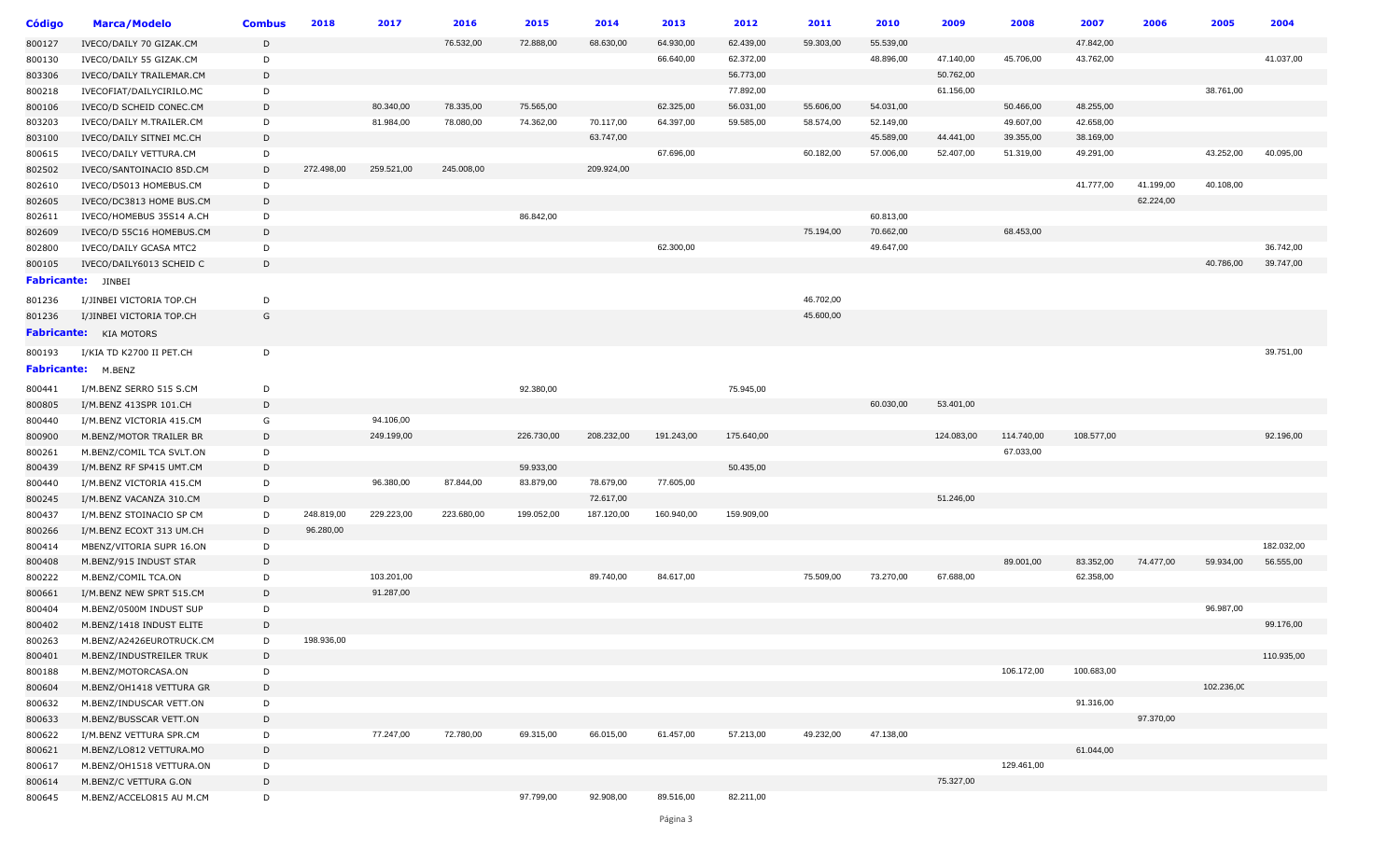| <b>Código</b> | <b>Marca/Modelo</b>                                  | <b>Combus</b> | 2018       | 2017       | 2016       | 2015       | 2014       | 2013      | 2012       | 2011       | 2010       | 2009      | 2008      | 2007      | 2006      | 2005      | 2004      |
|---------------|------------------------------------------------------|---------------|------------|------------|------------|------------|------------|-----------|------------|------------|------------|-----------|-----------|-----------|-----------|-----------|-----------|
| 800201        | M.BENZ/COMIL TH UM                                   | D             |            |            |            |            |            |           |            |            |            | 70.130,00 |           |           |           | 65.117,00 |           |
| 800216        | I/M.BENZ SPRT CHAPECO.CM                             | D             |            | 78.099,00  | 73.647,00  | 70.140,00  | 67.157,00  | 62.107,00 | 60.507,00  | 54.717,00  | 51.414,00  |           | 45.895,00 | 42.821,00 | 40.717,00 | 39.459,00 | 36.984,00 |
| 800445        | I/M.BENZ STOINACIO 69.CM                             | D             | 216.488,00 | 198.977,00 |            |            |            |           |            |            |            |           |           |           |           |           |           |
| 800197        | I/M.BENZ ECOXT 311 UM.CH                             | D             |            |            |            | 82.346,00  |            |           |            |            |            |           |           |           |           |           |           |
| 800804        | I/M.BENZ INOVA MCA 09.CM                             | D             |            | 82.676,00  | 77.357,00  | 74.010,00  | 71.993,00  |           |            |            |            |           |           |           |           |           |           |
| 800603        | M.BENZ/LO915 VETTURA MED                             | D             |            |            |            |            |            |           |            |            |            |           | 79.399,00 |           |           |           |           |
| 800194        | I/M.BENZ 415 GT EURO.CM                              | D             | 100.423,00 | 97.196,00  | 91.523,00  |            |            |           |            |            |            |           |           |           |           |           |           |
| 800446        | I/M.BENZ PCIA 415 MCA.CM                             | D             |            | 77.352,00  |            |            |            |           |            |            |            |           |           |           |           |           |           |
| 800207        | I/M.BENZ CDISP THB UM.CM                             | D             |            |            |            |            |            |           | 73.453,00  |            | 64.224,00  | 60.216,00 | 56.816,00 |           |           |           |           |
| 800191        | M.BENZ/SOLLETEC MCA02.CM                             | D             |            |            |            | 77.165,00  |            |           |            |            |            |           |           |           |           |           |           |
| 800664        | I/M.BENZ NEW SPRT 415.CM                             | D             |            | 101.413,00 |            |            |            |           |            |            |            |           |           |           |           |           |           |
| 800800        | I/M.BENZ SPRINTERNIKS MC                             | D             |            | 96.328,00  |            | 84.281,00  | 80.605,00  | 76.009,00 | 72.899,00  | 67.861,00  | 67.103,00  | 58.614,00 | 53.391,00 | 48.034,00 | 47.254,00 | 43.719,00 |           |
| 800801        | I/M.BENZ SPRINTER 101.CM                             | D             |            | 69.520,00  | 64.457,00  | 61.387,00  | 57.763,00  | 54.700,00 | 52.096,00  | 50.624,00  |            | 48.538,00 | 47.813,00 | 47.100,00 |           | 42.972,00 |           |
| 800803        | I/M.BENZ 311 REVES MC.CH                             | D             |            |            |            | 60.391,00  | 57.570,00  | 50.153,00 | 49.524,00  | 48.623,00  | 46.219,00  | 44.778,00 |           |           |           |           |           |
| 800217        | I/M.BENZ SPRT MAR MC CM                              | D             |            | 84.242,00  |            |            | 73.724,00  | 68.242,00 |            | 62.903,00  |            | 49.108,00 |           |           |           |           |           |
| 803308        | I/M.BENZ311 TRAILEMAR.CH                             | D             |            |            |            | 64.041,00  | 60.946,00  |           | 56.128,00  |            |            | 48.994,00 |           |           |           |           |           |
| 800157        | M.BENZ/INDUSCAR U MC1.ON                             | D             |            |            |            | 100.083,00 |            |           |            |            |            |           |           |           | 74.665,00 | 69.889,00 | 67.127,00 |
| 800154        | M.BENZ/ANCAR DOM I.ON                                | D             |            |            |            |            | 250.932,00 |           | 212.056,00 |            |            |           |           |           |           |           |           |
| 802001        | M.BENZ/MASCA CHAPECO.ON                              | D             |            |            |            |            |            |           |            |            |            | 78.781,00 | 73.933,00 | 66.567,00 |           |           | 64.330,00 |
| 800152        | I/M.BENZ515CDI UNIVID.CM                             | D             |            |            | 79.322,00  |            | 72.843,00  |           | 66.771,00  |            |            |           |           |           |           |           |           |
| 800147        | I/M.BENZ PROCOP MCA11.CM                             | D             |            | 71.487,00  | 68.234,00  | 63.553,00  | 60.585,00  | 53.846,00 | 52.807,00  |            |            |           |           |           |           |           |           |
| 800146        | I/M.BENZ MAR MCA 06.CM                               | D             |            |            | 76.296,00  |            | 72.041,00  | 64.572,00 | 59.921,00  |            |            |           |           |           |           |           |           |
| 802614        | I/M.BENZ H BUS SPRINT.CM                             | D             |            | 90.289,00  | 84.600,00  | 79.157,00  | 75.490,00  |           | 68.858,00  |            |            |           |           |           |           |           |           |
| 802802        | I/M.BENZSPRN GCASA MC.CM                             | D             |            | 68.382,00  | 65.225,00  | 60.257,00  | 57.260,00  |           |            |            |            |           |           |           |           |           |           |
| 802900        | M.BENZ/MCASA HOMETUR.ON                              | D             |            |            | 64.581,00  |            | 60.832,00  |           |            | 57.585,00  |            |           |           | 55.745,00 | 53.817,00 | 51.929,00 |           |
| 803301        | M.BENZ/TRAILEMAR SUN.ON                              | D             |            |            |            |            |            |           |            |            |            |           | 63.121,00 |           |           |           |           |
| 801801        | I/M.BENZ SPRMODIFICAR.CM                             | D             |            |            |            | 59.418,00  |            |           |            | 52.460,00  | 50.604,00  |           |           |           |           |           |           |
| 803304        | I/M.BENZ413 TRAILEMAR.CM                             | D             |            |            |            |            |            |           |            | 56.383,00  | 54.470,00  |           |           | 45.226,00 |           | 44.781,00 |           |
| 800133        | I/M.BENZ FOZ BR.CM                                   | D             |            |            |            |            |            |           | 112.294,00 | 101.993,00 |            |           |           |           |           | 73.120,00 |           |
| 800129        | I/M.BENZ 311CDI ITU.CH                               | D             |            |            |            | 67.234,00  | 63.844,00  | 62.723,00 | 58.042,00  |            |            | 55.093,00 |           |           |           |           |           |
| 800122        | M.BENZ/LO814 GIZAK.ON                                | D             |            |            |            |            |            |           |            | 83.470,00  |            |           |           |           |           |           |           |
| 800119        | M.BENZ/O371 GIZAK.ON                                 | D             |            |            |            |            |            |           |            |            |            |           |           |           |           |           | 64.448,00 |
| 804400        |                                                      | D             |            |            |            | 214.257,00 |            |           |            |            |            |           |           |           |           |           |           |
|               | M.BENZ/ALLT MASC MCA2.ON<br>I/M.BENZ 415ECOXTECUM.CM | D             |            | 88.399,00  |            | 68.191,00  |            |           |            |            |            |           |           |           |           |           |           |
| 804700        |                                                      |               |            |            |            |            |            |           |            |            |            |           | 92.550,00 |           |           |           |           |
| 800113        | M.BENZ/OH1622 SCHEID.ON                              | D<br>D        |            |            |            |            |            |           |            |            |            |           |           | 69.644,00 |           |           |           |
| 810122        | M.BENZ/LO812 GIZAK.MC                                | D             |            |            | 67.487,00  | 65.653,00  | 62.062,00  | 58.474,00 |            | 53.196,00  |            |           |           |           |           |           |           |
| 800107        | I/M.BENZ SPR SCHEID.CM                               |               |            |            | 84.933,00  |            | 83.737,00  | 78.043,00 | 66.718,00  |            |            |           |           |           |           |           |           |
| 826300        | I/M.BENZ 415SPR 101.CM                               | D             |            |            | 80.090,00  |            |            |           |            |            |            |           |           |           |           |           |           |
| 826304        | I/M.BENZ 415EUROTRUCK.CM                             | D             |            | 85.039,00  |            |            |            |           |            |            |            |           |           |           |           |           |           |
| 801222        | I/M.BENZ313CDI UNIVID.CM                             | D             |            | 91.228,00  |            |            |            |           |            | 53.080,00  |            |           | 51.992,00 |           | 48.473,00 | 46.424,00 |           |
| 800185        | I/M.BENZ CLA-HER MCA4.CM                             | D             |            |            |            |            | 65.185,00  |           |            |            |            |           |           |           |           |           |           |
| 800173        | MBENZ/MPOLPR TOURLIFE.ON                             | D             |            |            |            |            |            |           |            |            | 102.874,00 |           |           |           |           |           |           |
| 801800        | M.BENZ/MODIFICAR VRS.ON                              | D             |            |            |            | 73.236,00  |            | 65.324,00 |            |            |            |           |           |           |           |           | 38.049,00 |
| 801237        | M.BENZ/MPOLO ATH MC.ON                               | D             |            |            |            | 124.298,00 |            |           |            |            |            |           |           | 97.067,00 |           |           |           |
| 801234        | I/M.BENZ VICTORIA 515.CM                             | D             |            | 99.041,00  | 91.172,00  | 86.890,00  | 81.623,00  | 79.751,00 | 74.066,00  |            |            |           |           |           |           |           |           |
| 801603        | I/M.BENZ AS 515 ACONC.CM                             | D             |            | 103.909,00 | 100.526,00 | 98.867,00  | 95.113,00  |           | 87.277,00  |            |            |           |           |           |           |           |           |
| 800168        | M.BENZ/TRAILERCAR MH.ON                              | D             |            |            |            |            |            |           |            |            | 71.995,00  |           |           |           |           | 61.279,00 |           |
| 800186        | I/M.BENZ FAG MCA 03.CH                               | D             |            | 81.503,00  |            |            |            |           |            |            |            |           |           |           |           |           |           |
| 800179        | I/M.BENZ SITNEI 515 U.CM                             | D             | 75.697,00  |            | 68.660,00  |            |            |           |            |            |            |           |           |           |           |           |           |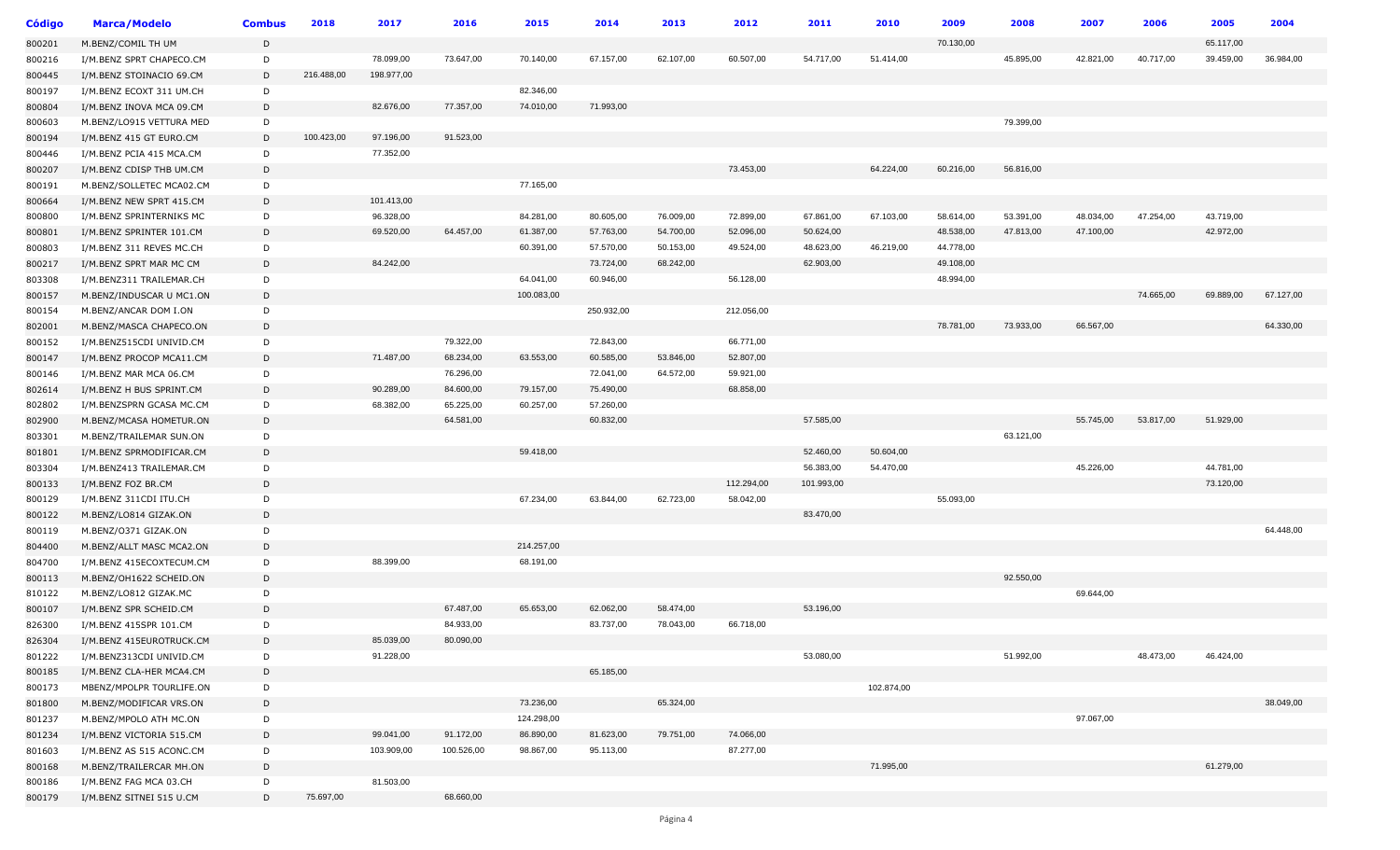| Código             | <b>Marca/Modelo</b>      | <b>Combus</b> | 2018       | 2017       | 2016       | 2015       | 2014       | 2013       | 2012       | 2011       | 2010       | 2009       | 2008       | 2007       | 2006       | 2005       | 2004       |
|--------------------|--------------------------|---------------|------------|------------|------------|------------|------------|------------|------------|------------|------------|------------|------------|------------|------------|------------|------------|
| 800178             | I/M.BENZ MAR MCA03.CM    | D             | 141.770,00 |            |            | 119.080,00 | 113.410,00 |            |            |            |            |            |            |            |            |            |            |
| 800167             | I/M.BENZ RF SP515 UMT.CM | D             |            |            |            |            | 61.870,00  |            |            |            |            |            |            |            |            |            |            |
| 801706             | M.BENZ/COMIL P ENG MC.ON | D             |            |            |            | 98.740,00  | 91.797,00  | 88.003,00  |            |            |            |            |            |            |            |            |            |
| 801203             | I/M.BENZ313 ATHOS MC.CM  | D             |            | 114.797,00 | 109.239,00 | 105.827,00 |            | 92.762,00  | 86.941,00  | 83.831,00  | 79.902,00  | 72.181,00  | 66.973,00  |            |            | 63.583,00  |            |
| 801224             | I/M.BENZ415CDI UNIVID.CM | D             |            | 92.579,00  | 87.584,00  | 81.641,00  | 79.730,00  |            |            |            |            |            |            |            |            |            |            |
| <b>Fabricante:</b> | MARCOPOLO                |               |            |            |            |            |            |            |            |            |            |            |            |            |            |            |            |
| 800700             | MARCOPOLO/VOL UNIVIDA.MC | D             | 184.151,00 |            |            |            |            |            |            |            | 96.914,00  |            | 90.287,00  |            |            | 64.229,00  |            |
| 800219             | MPOLO/VOLA FURGOBENTO.ON | D             |            |            |            |            |            |            |            |            |            | 74.987,00  |            |            |            |            |            |
| 800504             | MARCOPOLO/V TRANSFORM MH | D             |            |            |            |            |            |            | 67.315,00  | 66.423,00  |            |            |            |            |            |            |            |
| 801200             | MARCOPOLO/VO ATHOS MC.ON | D             |            |            |            |            |            |            | 100.089,00 | 91.954,00  | 85.590,00  | 79.425,00  | 67.641,00  |            |            | 51.111,00  |            |
| 803103             | MARCOPOLO/SITNEI UM.ON   | D             |            | 120.401,00 |            | 108.594,00 | 105.333,00 | 102.173,00 | 98.771,00  | 96.299,00  |            |            |            |            |            |            |            |
| 801225             | MARCOPOLO/VOLARE UNIV.MO | D             |            |            |            |            |            |            |            |            |            |            |            |            |            |            | 51.882,00  |
| 800242             | MARCOPOLO/VOL REVESC.MO  | D             |            |            |            |            |            | 119.223,00 | 97.495,00  |            |            |            |            |            |            |            |            |
| 826301             | MARCOPOLO/FAG V6LMCA2.MC | D             |            |            |            |            |            |            |            |            |            |            |            |            |            |            | 46.131,00  |
| 800501             | MARCOPOLO/VO TRANSFORM   | D             |            |            |            |            |            |            |            |            |            |            | 107.152,00 |            |            |            |            |
| 800631             | MARCOPOLO/VOLARE VETT.ON | D             |            |            |            |            |            |            |            |            |            |            |            |            |            |            | 52.405,00  |
| 800213             | MARCOPOLO/VOLARE TCA.ON  | D             |            | 179.895,00 | 171.328,00 | 163.170,00 | 156.010,00 | 149.163,00 | 139.065,00 | 138.157,00 | 120.825,00 |            |            | 78.925,00  | 76.717,00  | 75.088,00  | 71.160,00  |
| 800212             | MARCOPOLO/VOLARE ADAP.MC | D             |            |            |            |            |            | 98.173,00  | 95.078,00  | 88.840,00  | 84.981,00  | 72.572,00  |            |            |            |            | 50.690,00  |
| 800142             | MARCOPOLO/USATE UM UA.MC | D             |            |            |            | 121.754,00 |            |            |            |            |            |            |            |            |            |            |            |
| 800202             | MARCOPOLO/VOLARE TH UM   | D             |            |            |            |            |            |            |            |            |            | 93.499,00  | 85.720,00  | 72.341,00  | 67.758,00  |            |            |
| 801700             | MARCOPOLO/ENGEVEL MOV.ON | D             |            |            |            |            |            |            |            | 134.622,00 | 127.637,00 | 119.957,00 | 116.584,00 |            |            |            |            |
| 800210             | MARCOPOLO/VO RODY.MC     | D             |            |            |            |            |            |            |            | 126.990,00 |            | 112.156,00 |            |            | 89.594,00  |            |            |
| <b>Fabricante:</b> | MOTOR-CASA               |               |            |            |            |            |            |            |            |            |            |            |            |            |            |            |            |
| 813000             | MOTOR-CASA/CAMIONETA     | D             |            |            |            |            | 76.545,00  | 73.957,00  | 72.288,00  | 67.083,00  | 64.779,00  | 63.190,00  |            | 55.498,00  | 52.333,00  |            | 48.716,00  |
| 807001             | I/MOTOR-CASA MICROONIBUS | D             |            |            |            |            |            |            |            |            |            |            |            | 63.627,00  |            |            |            |
| 808000             | MOTOR-CASA/ONIBUS        | D             |            |            |            |            |            | 153.407,00 | 146.101,00 | 141.040,00 | 124.523,00 | 116.644,00 | 109.157,00 | 101.061,00 | 94.054,00  | 87.665,00  | 80.164,00  |
| 808001             | I/MOTOR-CASA ONIBUS      | D             |            |            |            |            |            |            | 74.552,00  |            |            |            |            |            |            |            |            |
| 823001             | I/MOTOR-CASA CAMINHONETE | D             |            | 88.509,00  |            |            | 76.343,00  | 74.060,00  | 65.818,00  | 64.057,00  |            | 62.330,00  |            |            |            |            |            |
| 813000             | MOTOR-CASA/CAMIONETA     | G             |            |            |            |            |            |            | 69.562,00  | 66.735,00  | 65.547,00  | 62.426,00  |            |            | 56.313,00  | 53.848,00  |            |
| 825000             | MOTOR-CASA/UTILITARIO    | D             |            |            |            | 100.001,00 | 94.277,00  |            |            | 85.605,00  |            | 82.980,00  |            | 79.909,00  | 73.893,00  | 69.070,00  | 60.999,00  |
| 813001             | I/MOTOR-CASA CAMIONETA   | D             |            |            |            |            | 77.450,00  | 73.575,00  | 70.889,00  |            |            |            |            |            |            |            |            |
| 814000             | MOTOR-CASA/CAMINHAO      | D             |            | 132.041,00 | 124.657,00 | 120.625,00 | 113.327,00 | 106.469,00 |            | 96.888,00  | 92.320,00  | 88.487,00  | 83.325,00  | 77.745,00  | 69.715,00  | 65.699,00  | 60.990,00  |
| 814001             | I/MOTOR-CASA CAMINHAO    | D             |            |            |            | 174.614,00 | 168.083,00 |            | 153.401,00 | 143.997,00 | 137.734,00 | 135.108,00 | 129.512,00 | 121.342,00 | 117.423,00 | 114.678,00 | 101.793,00 |
| 823000             | MOTOR-CASA/CAMINHONETE   | G             |            |            |            |            |            |            | 48.813,00  | 45.493,00  | 42.832,00  |            | 41.107,00  |            |            |            | 31.506,00  |
| 823000             | MOTOR-CASA/CAMINHONETE   | D             |            | 79.318,00  | 74.936,00  | 71.749,00  | 67.653,00  | 64.432,00  | 61.364,00  | 58.442,00  | 53.209,00  | 47.288,00  | 44.018,00  | 40.229,00  | 36.454,00  | 34.471,00  | 33.026,00  |
| 825001             | I/MOTOR-CASA UTILITARIO  | D             |            |            |            |            |            |            |            |            |            |            |            |            | 42.871,00  | 41.584,00  |            |
| 826303             | I/MOTOR-CASA ESPECIAL    | D             |            |            |            |            |            |            |            |            |            |            |            |            |            |            | 52.233,00  |
| 807000             | MOTOR-CASA/MICROONIBUS   | D             |            |            | 105.216,00 |            | 99.862,00  | 90.890,00  | 87.995,00  | 84.548,00  | 80.490,00  | 73.553,00  | 70.845,00  | 61.529,00  | 57.762,00  | 53.961,00  | 51.143,00  |
|                    | Fabricante: PEUGEOT      |               |            |            |            |            |            |            |            |            |            |            |            |            |            |            |            |
| 800137             | PEUGEOT/BETOCAR BOXER.CH | D             |            |            |            |            |            |            | 64.918,00  | 58.907,00  |            | 57.534,00  |            | 51.781,00  |            |            |            |
| 803002             | PEUGEOT/BOXER NIKS MC.CH | D             |            |            |            | 79.890,00  | 76.223,00  | 69.229,00  | 65.250,00  | 59.563,00  | 58.709,00  |            |            |            |            |            |            |
| 803001             | PEUGEOT/BOXER ADAPTA.CH  | D             |            |            |            |            |            |            |            |            | 56.052,00  |            |            |            |            |            | 46.369,00  |
| 803000             | PEUGEOT/BOXER MAR MC CH  | D             |            |            |            | 80.869,00  |            |            | 65.641,00  |            | 61.346,00  | 56.217,00  | 52.870,00  |            |            |            |            |
| 800131             | PEUGEOT/FOZ BR.CH        | D             |            |            |            |            |            |            |            | 57.204,00  |            |            |            |            |            |            |            |
| 801701             | PEUGEOT/BO ENGEVEL UM.CH | D             |            |            |            |            |            |            |            |            |            | 57.678,00  | 56.371,00  |            |            |            |            |
| 801204             | PEUGEOT/BOXER ATHOSMC.CH | D             |            |            |            | 75.872,00  | 73.177,00  | 67.948,00  | 61.334,00  | 56.899,00  | 55.107,00  | 46.568,00  | 42.854,00  |            |            |            |            |
| 803307             | PEUGEOT/TRAILEMAR BOX.CH | D             |            |            |            |            |            |            |            |            | 59.875,00  |            | 51.049,00  |            |            |            |            |
| 800503             | PEUGEOT/B TRANSFORM CM   | D             |            |            |            |            |            |            |            |            |            |            | 48.185,00  | 46.364,00  |            |            |            |
|                    |                          |               |            |            |            |            |            |            |            |            |            |            |            |            |            |            |            |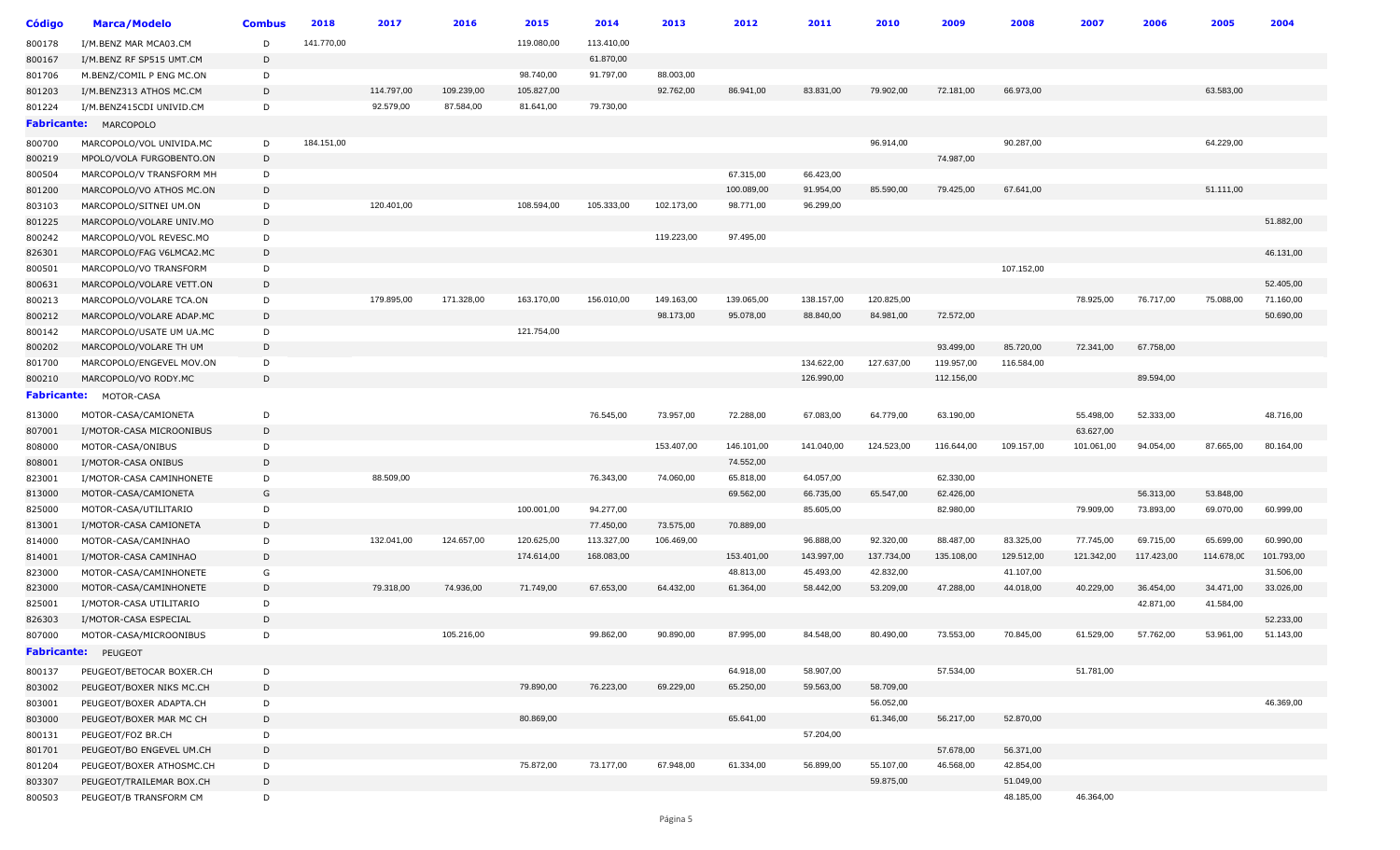| <b>Código</b>      | <b>Marca/Modelo</b>                                  | <b>Combus</b> | 2018       | 2017       | 2016       | 2015       | 2014       | 2013       | 2012      | 2011      | 2010      | 2009      | 2008      | 2007      | 2006      | 2005      | 2004      |
|--------------------|------------------------------------------------------|---------------|------------|------------|------------|------------|------------|------------|-----------|-----------|-----------|-----------|-----------|-----------|-----------|-----------|-----------|
| 800500             | PEUGEOT/B TRANSFORM MC                               | D             |            |            |            |            | 67.550,00  |            |           |           | 59.501,00 |           |           |           |           |           |           |
| <b>Fabricante:</b> | REBOQUE IMAL                                         |               |            |            |            |            |            |            |           |           |           |           |           |           |           |           |           |
| 871639             | REBOQUE IMAL                                         | G             |            |            |            | 70.331,00  |            |            |           |           |           |           |           |           |           |           |           |
| <b>Fabricante:</b> | RENAULT                                              |               |            |            |            |            |            |            |           |           |           |           |           |           |           |           |           |
| 800250             | RENAULT/NIKSCAP MCA05.CH                             | D             | 87.221,00  |            |            |            | 61.293,00  | 56.290,00  |           |           |           |           |           |           |           |           |           |
| 800187             | RENAULT/MASTER SCHEID.CH                             | D             |            | 102.626,00 | 99.409,00  | 96.545,00  | 89.658,00  | 82.011,00  |           |           |           |           |           |           |           |           |           |
| 800255             | RENAULT/CASACAMPING M.CH                             | D             |            |            |            |            | 62.409,00  |            |           |           |           |           |           |           |           |           |           |
| 800155             | RENAULT/FOZ BR MCASA.CH                              | D             |            |            |            |            | 126.285,00 | 120.961,00 |           |           |           |           |           |           |           |           |           |
| 800252             | RENAULT/EUROHOME TOUR.CH                             | D             |            | 110.417,00 | 104.801,00 | 100.261,00 | 94.299,00  | 88.329,00  |           |           |           |           |           |           |           |           |           |
| 800226             | RENAULT/EUROHOME NEO.CH                              | D             |            |            |            |            |            |            | 71.741,00 | 69.614,00 | 68.509,00 |           |           |           |           |           |           |
| 800256             | RENAULT/MASTER HCB UM.CH                             | D             |            |            |            | 102.316,00 |            | 91.785,00  |           |           |           |           |           |           |           |           |           |
| 800241             | RENAULT/MT13M3 SETEC.CH                              | D             |            |            |            |            |            | 60.955,00  | 56.357,00 |           |           |           |           |           |           |           |           |
| 800239             | RENAULT/CHAPECO MC.CH                                | D             | 80.346,00  | 73.859,00  | 69.242,00  | 65.682,00  | 62.810,00  | 57.492,00  | 54.498,00 | 49.458,00 | 46.109,00 |           | 39.355,00 | 35.517,00 | 33.957,00 |           | 31.677,00 |
| 800233             | RENAULT/TRAILER MA 13.CH                             | D             |            | 75.529,00  | 71.932,00  | 68.461,00  | 66.119,00  | 62.202,00  | 59.173,00 | 56.908,00 | 54.789,00 |           |           |           |           | 33.557,00 | 32.521,00 |
| 800230             | RENAULT/CASADOCAMPING.CH                             | D             |            |            |            |            |            |            |           | 49.671,00 | 47.589,00 |           |           |           |           |           |           |
| 800182             | RENAULT/INOVA MCA 09.CH                              | D             | 89.325,00  | 79.321,00  | 74.488,00  | 71.852,00  | 69.707,00  |            | 65.852,00 |           | 55.397,00 |           |           |           |           |           |           |
| 800115             | RENAULT/SCHEID.CH                                    | D             |            |            |            | 65.319,00  | 61.876,00  | 59.298,00  | 53.564,00 | 48.895,00 | 45.023,00 |           |           | 36.242,00 |           |           |           |
| 800208             | RENAULT/MASTER THB UM.CH                             | D             |            |            | 77.486,00  | 73.796,00  | 66.342,00  | 63.732,00  |           | 57.905,00 | 52.189,00 |           |           |           |           | 43.211,00 |           |
| 800180             | RENAULT/MAST TOURLIFE.CH                             | D             |            | 97.694,00  |            | 86.942,00  | 82.085,00  | 77.510,00  |           |           |           |           |           |           | 44.425,00 |           |           |
| 800220             | RENAULT/INDUST PLATNO.CH                             | D             |            |            |            |            |            |            |           |           |           | 38.014,00 |           |           |           |           |           |
| 800169             | RENAULT/MARIMAR MCA06.CH                             | D             | 81.042,00  | 75.449,00  | 66.512,00  |            | 61.201,00  |            |           |           |           |           |           |           |           |           |           |
| 800176             | RENAULT/RONTAN MAS MC.CH                             | D             |            |            |            | 104.722,00 |            |            |           |           |           |           |           |           |           |           |           |
| 800198             | RENAULT/NEW MASTER L3.CH                             | D             |            | 71.367,00  |            |            |            |            |           |           |           |           |           |           |           |           |           |
| 802602             | RENAULT/M13M3 HOMEBUS.CH                             | D             |            | 65.900,00  | 62.170,00  | 60.022,00  | 59.028,00  | 58.555,00  | 54.277,00 | 48.552,00 | 43.231,00 |           | 36.853,00 |           |           | 30.447,00 |           |
| 802200             | RENAULT/MASTER NIKSMC.CH                             | D             | 117.779,00 | 106.576,00 | 102.359,00 | 98.384,00  | 90.357,00  | 83.394,00  |           | 66.233,00 | 66.010,00 | 61.926,00 | 57.521,00 |           |           | 49.091,00 | 46.700,00 |
| 800613             | RENAULT/M VETTURA M.CH                               | D             |            |            | 76.828,00  | 74.081,00  | 70.553,00  | 67.809,00  | 62.513,00 | 60.472,00 | 57.775,00 | 54.518,00 | 48.577,00 | 43.020,00 |           | 39.157,00 |           |
| 801400             | RENAULT/M SOBERANA UM.CH                             | D             |            |            |            |            |            | 56.001,00  | 54.043,00 | 51.040,00 | 50.454,00 |           |           |           |           |           |           |
| 800628             | RENAULT/MASTER 101.CH                                | D             |            |            | 84.367,00  | 80.965,00  | 77.110,00  | 74.470,00  | 70.913,00 |           | 45.223,00 |           | 43.492,00 |           | 42.675,00 | 39.647,00 | 37.378,00 |
| 801212             | RENAULT/VICTORIA DREW.CH                             | D             |            | 132.976,00 | 121.224,00 | 115.453,00 | 100.732,00 | 87.620,00  | 80.246,00 | 73.713,00 | 68.437,00 |           | 56.459,00 |           |           |           | 52.411,00 |
| 800602             | RENAULT/MASTER CH VETT                               | D             |            |            |            | 88.617,00  | 84.121,00  |            |           |           |           |           |           |           |           | 34.660,00 | 33.168,00 |
| 800260             | RENAULT/GREENCAR MAST.CH                             | D             | 87.220,00  |            |            |            |            |            |           |           |           |           |           |           |           |           |           |
| 803501             | I/RENAULT KAN PERKONS.CH                             | G             |            |            |            | 29.485,00  |            |            |           | 22.872,00 |           | 19.372,00 |           |           |           |           |           |
| 801901             | RENAULT/M TRAILEMAR.CH                               | D             |            | 93.075,00  | 87.871,00  | 84.789,00  | 82.942,00  | 73.192,00  | 67.008,00 | 64.817,00 | 58.383,00 | 56.076,00 | 49.288,00 |           |           |           |           |
| 803800             | RENAULT/ALFLEN MASTER.CH                             | D             |            |            |            | 68.719,00  | 62.772,00  |            |           |           |           |           |           |           |           |           |           |
| 801900             | RENAULT/MAST SRB TRIP.CH                             | D             |            |            |            |            |            |            |           |           |           | 61.649,00 |           | 56.744,00 |           |           | 53.880,00 |
| 801902             | RENAULT/MAST ECOXT UM.CH                             | D             | 88.391,00  | 82.346,00  |            |            |            | 71.599,00  |           |           |           |           |           |           |           |           |           |
| 803101             | RENAULT/M SITNEI MC.CT                               | D             |            |            |            |            | 54.857,00  |            | 52.050,00 |           |           | 42.366,00 |           |           |           |           |           |
| 801401             | RENAULT/MT13 SOBERANA.CH                             | D             |            |            |            |            | 83.206,00  |            |           | 67.670,00 | 65.648,00 | 59.666,00 | 56.997,00 | 47.434,00 |           |           |           |
| 802606             | RENAULT/M11M3 HOMEBUS.CH                             | D             |            |            |            |            |            | 37.749,00  |           | 25.924,00 |           | 21.796,00 |           |           |           |           |           |
| 802607             | RENAULT/TREILAR.CH<br>RENAULT/MASC TOURLIFE.CH       | D             |            |            |            | 51.540,00  | 62.360,00  |            |           |           |           |           |           |           |           |           |           |
| 800264<br>800264   |                                                      | D<br>G        |            |            |            |            | 62.360,00  |            |           |           |           |           |           |           |           |           |           |
| 800267             | RENAULT/MASC TOURLIFE.CH<br>RENAULT/CASACAMPING C.CH | D             |            |            |            |            |            |            |           | 50.413,00 | 47.892,00 |           |           |           |           |           |           |
| 826302             | RENAULT/FAG MCA 03.CH                                | D             |            |            | 98.813,00  |            |            | 86.050,00  |           |           |           |           |           |           |           |           |           |
| 801102             | RENAULT/ANHANGUERA M3.CH                             | D             |            |            |            |            |            |            | 49.961,00 |           |           |           |           |           |           |           |           |
| 804000             | RENAULT/MAST EURO UM .CH                             | D             |            | 71.375,00  |            | 64.988,00  | 63.284,00  |            |           |           |           |           |           |           |           |           |           |
| 804900             | RENAULT/DUARON MST100.CH                             | D             |            |            | 115.048,00 | 112.211,00 |            |            |           |           |           |           | 38.960,00 |           |           |           |           |
| 804800             | RENAULT/MASTER CIRILO CH                             | D             |            | 99.594,00  |            | 87.038,00  | 83.213,00  | 81.931,00  |           | 79.339,00 |           |           |           |           |           |           |           |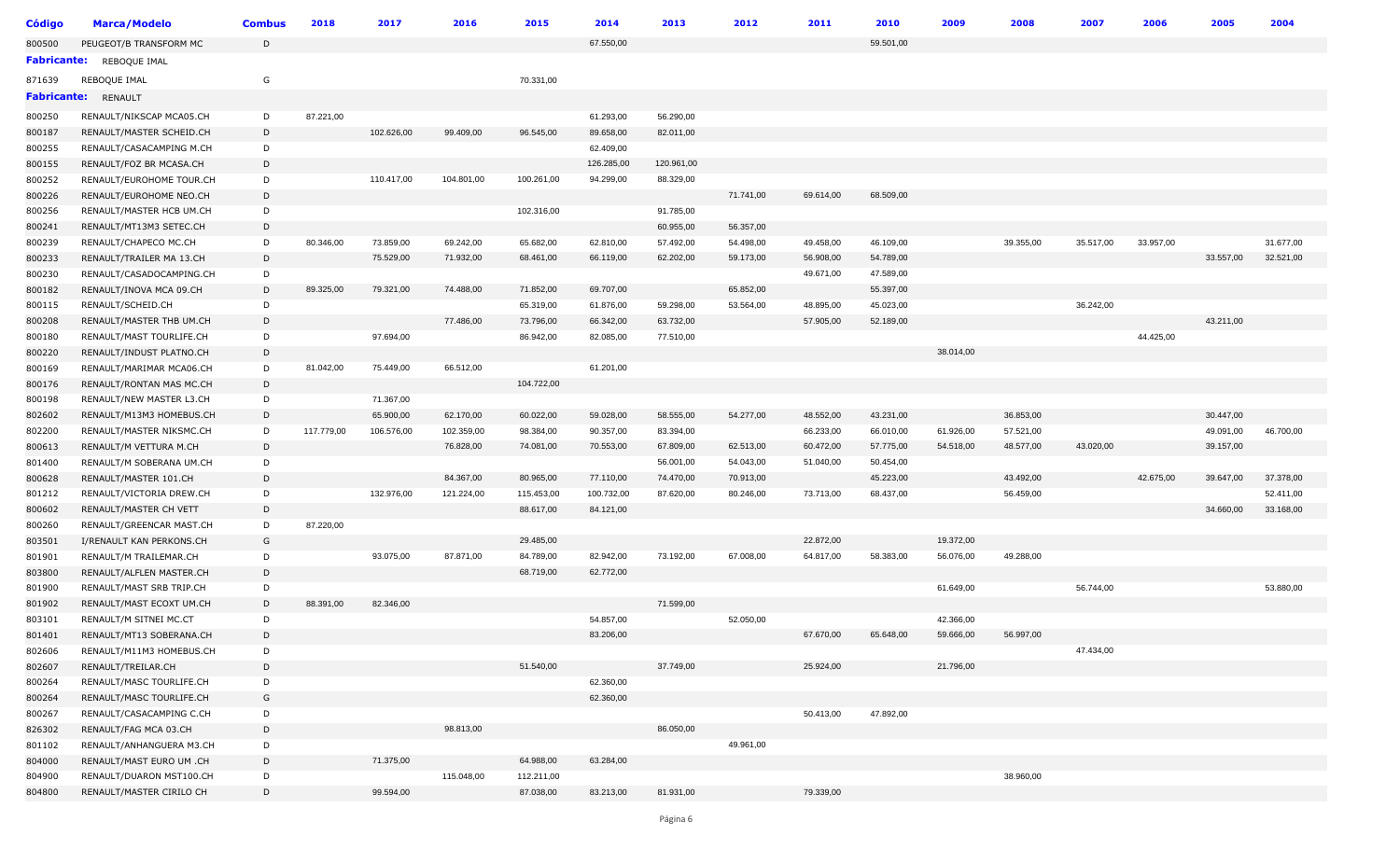| <b>Código</b>    | <b>Marca/Modelo</b>                            | <b>Combus</b> | 2018       | 2017       | 2016       | 2015       | 2014       | 2013       | 2012       | 2011       | 2010       | 2009       | 2008                   | 2007       | 2006       | 2005      | 2004       |
|------------------|------------------------------------------------|---------------|------------|------------|------------|------------|------------|------------|------------|------------|------------|------------|------------------------|------------|------------|-----------|------------|
| 804500           | RENAULT/TCA MASTER MC.CH                       | D             | 97.194,00  | 92.650,00  | 87.938,00  | 85.226,00  | 68.688,00  | 66.303,00  |            |            |            |            |                        | 46.131,00  | 44.046,00  | 43.056,00 |            |
|                  | Fabricante: SCANIA                             |               |            |            |            |            |            |            |            |            |            |            |                        |            |            |           |            |
| 800658           | SCANIA/VETTURA P310.CM                         | D             |            |            |            |            | 277.336,00 |            |            |            |            |            |                        |            |            |           |            |
| 800644           | SCANIA/BUSS P TRAMELA.ON                       | D             |            |            |            |            |            |            |            |            |            |            |                        | 207.593,00 |            |           |            |
| 800646           | SCANIA/MPOLPL TRAMELA.ON                       | D             |            |            |            |            |            |            | 320.839,00 |            |            |            |                        |            |            |           |            |
| 803202           | SCANIA/MP M.TRAILER.ON                         | D             |            |            |            |            |            |            |            |            | 225.189,00 |            |                        |            |            |           |            |
| 800630           | SCANIA/MPOLOP TRAMELA.ON                       | D             |            |            |            |            |            |            |            |            |            |            |                        |            | 76.845,00  |           | 73.731,00  |
| 800657           | SCANIA/VETTURA F250HB.ON                       | D             |            |            |            |            |            |            | 222.722,00 |            |            |            |                        |            |            |           |            |
| 800653           | SCANIA/MPOLOP BRASSUD.ON                       | D             |            |            |            |            |            |            | 93.442,00  |            |            |            |                        |            |            |           |            |
| 800662           | SCANIA/VETTURA R400.CM                         | D             |            |            | 281.571,00 |            |            |            |            |            |            |            |                        |            |            |           |            |
| 800121           | SCANIA/K113 TL GIZAK.ON                        | D             |            |            |            |            |            |            |            |            |            |            |                        |            |            |           | 48.399,00  |
| 800403           | SCANIA/K94 INDUST SUPREM                       | D             |            | 491.377,00 |            | 458.603,00 |            |            | 398.786,00 | 379.795,00 | 361.711,00 | 340.513,00 | 326.368,00             | 306.401,00 | 291.235,00 |           | 255.825,00 |
| 800110           | SCANIA/K124 SCHEID EX.ON                       | D             |            |            |            |            |            |            |            |            |            |            | 181.676,00             |            |            |           |            |
| 800410           | SCANIA/K114 INDUST SUPR                        | D             |            |            |            |            |            |            |            |            |            |            | 269.476,00             | 242.665,00 |            |           |            |
| 800432           | SCANIA/INDUST CRUISER.ON                       | D             |            |            |            |            | 370.002,00 |            |            | 319.622,00 |            |            |                        |            |            |           |            |
| 800609           | SCANIA/K114 VETTURA GRAN                       | D             |            |            |            |            |            |            |            |            |            |            | 295.564,00             | 265.246,00 |            |           |            |
| 800116           | SCANIA/MPOLO GIZAK.ON                          | D             |            |            |            |            |            |            |            |            |            | 77.767,00  |                        |            |            |           |            |
| 801306           | SCANIA/TRAILCAR COMAN.ON                       | D             |            |            |            |            |            |            |            |            |            |            |                        |            |            |           | 65.452,00  |
| 800124           | SCANIA/K113 TCA.ON                             | D             |            |            |            |            | 177.250,00 |            |            | 160.611,00 | 151.534,00 |            |                        |            |            |           | 121.583,00 |
| 803305           | SCANIA/MPO TRAILEMAR.ON                        | D             |            |            |            |            |            |            |            |            |            |            |                        | 68.387,00  |            |           |            |
| 800608           | SCANIA/K310 VETTURA GRAN                       | D             |            |            |            |            | 403.759,00 |            |            | 356.038,00 |            |            |                        |            | 236.921,00 |           |            |
| 800171           | SCANIA/CASACAMPING CD.ON                       | D             |            |            |            |            |            |            | 304.802,00 |            |            |            |                        |            |            |           |            |
| 800618           | SCANIA/K380 VETTURAG.ON                        | D             |            |            | 439.405,00 |            | 390.690,00 |            | 356.384,00 |            |            | 268.997,00 |                        |            |            |           |            |
| 800433           | SCANIA/INDUST CRUISE2.ON                       | D             |            | 377.793,00 | 356.665,00 | 345.957,00 | 329.665,00 | 315.380,00 | 277.126,00 | 270.820,00 |            |            |                        |            |            |           |            |
|                  | <b>Fabricante: TIFFIN</b>                      |               |            |            |            |            |            |            |            |            |            |            |                        |            |            |           |            |
| 802300           | I/TIFFIN ALLEG FRED 32BA                       | D             |            |            |            |            |            |            |            |            |            |            | 250.213,00             |            |            |           |            |
|                  | <b>Fabricante:</b> TOYOTA                      |               |            |            |            |            |            |            |            |            |            |            |                        |            |            |           |            |
| 823003           | I/TOYOTA DUARON ATH S.CH                       | D             | 202.480,00 |            |            | 184.981,00 |            |            |            |            |            |            | 149.849,00             |            |            |           |            |
| 823004           | I/TOYOTA VICTORIA HLX.CH                       | D             |            |            |            | 173.666,00 |            |            |            |            |            |            |                        |            |            |           |            |
|                  | <b>Fabricante:</b> TUTTO                       |               |            |            |            |            |            |            |            |            |            |            |                        |            |            |           |            |
| 800237           |                                                | D             |            |            |            |            |            |            | 84.958,00  |            |            |            |                        |            |            |           |            |
|                  | TUTTO/MHT.CP                                   |               |            |            |            |            |            |            |            |            |            |            |                        |            |            |           |            |
|                  | <b>Fabricante: VOLKSWAGEN</b>                  |               |            |            |            |            |            |            |            |            |            |            |                        |            |            |           |            |
| 802400           | VW/9150OD HOBBY PRINC.MC                       | D             |            |            |            |            |            |            |            |            |            |            |                        |            | 75.338,00  |           |            |
| 802100           | VW/9150 PFISTER MHOME.CM                       | D             |            |            |            |            |            |            |            |            |            |            |                        |            |            |           | 61.172,00  |
| 801803           | VW/COMIL ATHOS MC.ON                           | D             |            |            | 166.039,00 | 146.022,00 |            |            |            |            |            |            |                        |            |            |           |            |
| 801216           | VW/BUSSCAR ATHOS MC.ON                         | D             |            |            |            |            |            | 106.794,00 | 101.268,00 |            |            |            |                        |            | 71.916,00  |           |            |
| 800104           | VW/9.1500DM EL SCHEID DE                       | D             |            |            |            |            |            | 118.133,00 | 99.008,00  |            | 90.864,00  | 90.032,00  | 84.787,00              |            |            | 68.020,00 |            |
| 800118           | VW/MPOLO GIZAK.ON                              | D             |            |            |            |            |            |            |            |            |            |            |                        |            | 52.470,00  | 49.391,00 | 47.134,00  |
| 803604           | VW/COMIL PIAECOXRURAL.MO                       | D             |            |            |            |            | 122.697,00 |            |            |            |            |            |                        |            |            |           |            |
| 800125           | VW/SCHEID EXECUTIVE.ON                         | D             |            |            |            |            | 190.579,00 |            |            |            | 154.579,00 |            |                        |            |            |           |            |
| 803404           | VW/VETTURA KOMBI.CH                            | G             |            |            |            |            |            | 37.853,00  |            | 34.409,00  |            |            | 28.337,00              |            | 24.220,00  |           |            |
| 803401           | VW/KOMBI RCA MC.CH                             | G             |            |            |            |            |            | 36.085,00  | 34.469,00  | 32.750,00  |            | 28.189,00  |                        |            |            | 22.281,00 | 21.010,00  |
| 803403           | VW/MPOLO ECOX TECORE3.ON                       | D             |            |            |            |            |            | 198.632,00 |            |            |            |            |                        |            |            |           |            |
| 800141<br>803401 | VW/KOMBI CIRILOMC.CH                           | G<br>D        |            |            |            |            |            |            | 38.093,00  | 35.404,00  | 34.626,00  | 33.384,00  | 18.939,00<br>27.221,00 | 25.209,00  | 22.734,00  | 21.179,00 | 19.717,00  |
|                  | VW/KOMBI RCA MC.CH<br>VW/COMIL MODIFICAR LE.ON | D             |            |            |            |            |            |            |            | 88.415,00  |            |            |                        |            |            |           |            |
| 801802<br>803302 | VW/MASCA TRAILEMAR CR.ON                       | D             |            |            |            |            | 158.224,00 |            |            |            |            |            |                        |            |            |           | 60.511,00  |
|                  |                                                |               |            |            |            |            |            |            |            |            |            |            |                        |            |            |           |            |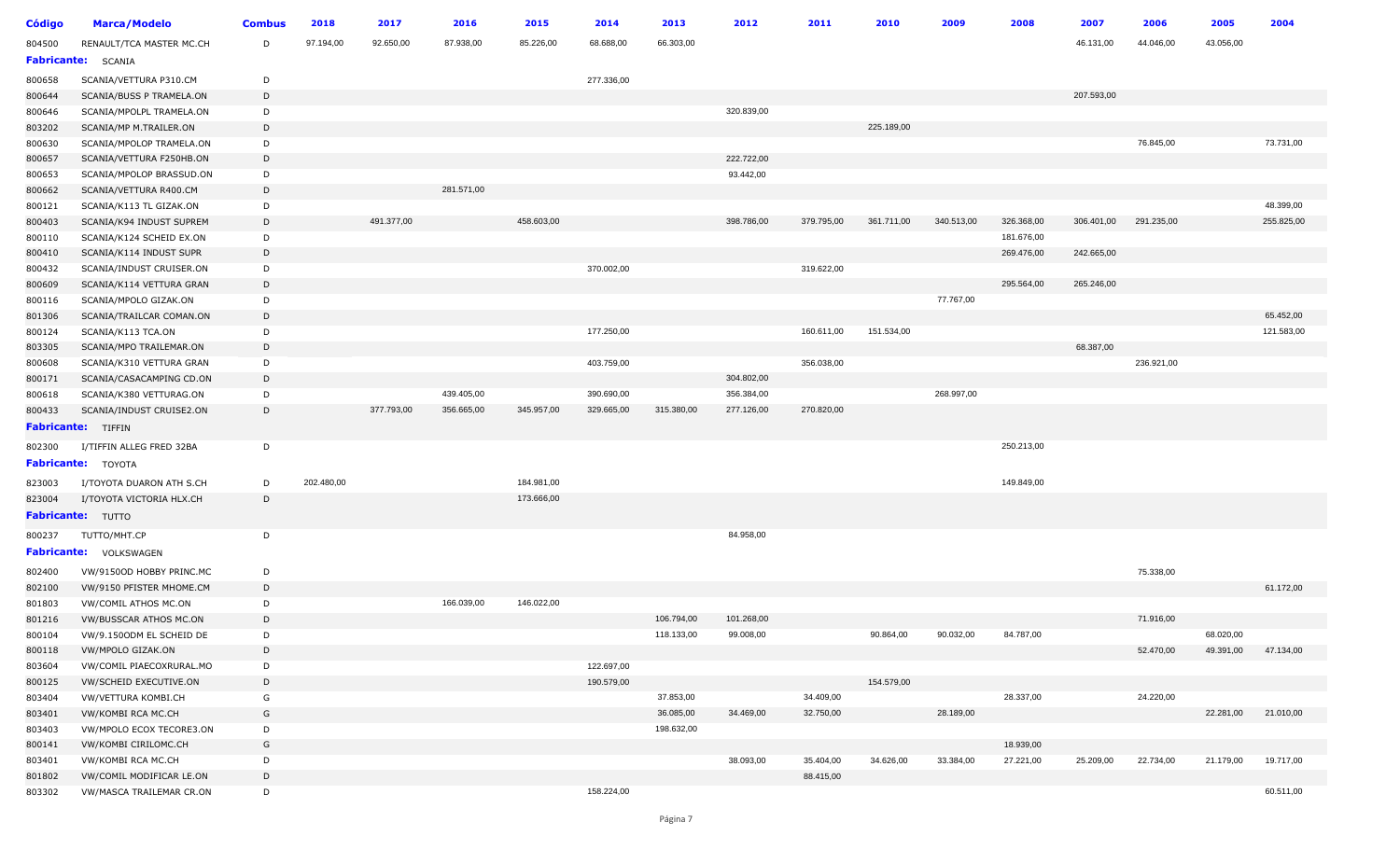| <b>Código</b> | <b>Marca/Modelo</b>          | <b>Combus</b> | 2018 | 2017       | 2016       | 2015       | 2014       | 2013       | 2012       | 2011       | 2010       | 2009       | 2008       | 2007       | 2006       | 2005       | 2004       |
|---------------|------------------------------|---------------|------|------------|------------|------------|------------|------------|------------|------------|------------|------------|------------|------------|------------|------------|------------|
| 803204        | VW/CAIOPIC814 TRAILER.ON     | D             |      |            |            |            |            |            |            |            |            |            | 59.143,00  |            |            |            |            |
| 800135        | VW/MPOLO FOZ BR.ON           | D             |      |            |            |            |            |            | 167.647,00 |            |            |            |            |            |            |            |            |
| 800138        | VW/RFINDUSCAR FOZ UMT.MC     | D             |      |            |            |            |            |            |            | 85.945,00  |            |            |            |            |            |            |            |
| 803404        | VW/VETTURA KOMBI.CH          | D             |      |            |            |            |            |            |            |            |            |            | 28.337,00  |            |            |            |            |
| 800435        | VW/INDUSTREILER BSTAR.ON     | D             |      |            |            |            |            |            | 101.277,00 |            |            |            |            |            |            |            |            |
| 800625        | VW/8.120 OD VETTURA.ON       | D             |      |            |            |            |            |            |            |            |            |            | 60.350,00  |            |            |            |            |
| 800160        | VW/EUROBUS ESPECIALMC.ON     | D             |      |            | 110.413,00 | 105.516,00 | 98.050,00  | 95.246,00  | 92.347,00  |            |            |            |            |            |            |            |            |
| 800211        | VW/KOMBI BUMER GL.CH         | G             |      |            |            |            |            | 27.757,00  |            | 24.526,00  |            |            | 21.163,00  | 18.118,00  | 16.154,00  | 15.517,00  | 13.527,00  |
| 801226        | VW/MPOLO ATHOS MC.ON         | D             |      |            |            |            | 191.823,00 | 176.174,00 | 161.799,00 | 153.948,00 |            |            |            |            | 112.663,00 |            | 101.397,00 |
| 800607        | VW/9.1500DM VETTURA MEDI     | D             |      |            |            |            |            |            |            | 106.694,00 | 101.905,00 | 96.776,00  | 92.648,00  | 86.187,00  |            |            |            |
| 800221        | VW/COMIL TCA.ON              | D             |      |            |            | 123.478,00 | 118.503,00 |            | 92.295,00  | 84.765,00  | 82.091,00  |            |            | 68.165,00  |            | 59.815,00  | 56.609,00  |
| 800209        | VOLKS/COMIL PIA TCA.MC       | D             |      |            |            |            |            |            |            | 95.108,00  | 88.238,00  | 81.086,00  | 71.279,00  | 66.162,00  | 61.899,00  |            |            |
| 800224        | VW/MASCA EUROLAF.ON          | D             |      |            |            |            |            |            |            | 61.803,00  | 57.320,00  | 55.500,00  |            |            |            |            |            |
| 800211        | VW/KOMBI BUMER GL.CH         | D             |      |            |            |            |            | 27.519,00  |            |            |            | 20.888,00  | 18.311,00  | 16.178,00  | 15.686,00  | 15.206,00  |            |
| 800434        | VW/INDUSTREILER STAR.ON      | D             |      |            | 142.586,00 | 138.016,00 | 135.648,00 | 114.070,00 | 109.868,00 |            |            |            |            |            |            |            |            |
| 800236        | VW/MASCA GV REVES MC.ON      | D             |      |            | 105.807,00 | 97.786,00  |            | 88.251,00  | 85.521,00  |            |            |            |            |            | 51.440,00  |            |            |
| 800412        | VW/9.150 INDUST STAR.ON      | D             |      |            |            |            |            |            | 111.452,00 | 107.938,00 | 102.213,00 | 96.808,00  | 92.629,00  | 90.218,00  | 81.587,00  |            |            |
| 800409        | VW/18320 INDUST SUPREM       | D             |      |            |            |            |            |            |            |            |            |            |            | 170.093,00 |            |            |            |
| 800405        | VW/17.260 INDUST REGIA       | D             |      |            |            |            |            |            | 178.859,00 | 171.411,00 | 164.274,00 | 158.239,00 |            | 140.787,00 | 131.572,00 | 125.442,00 |            |
| 800300        | VW/9150 MAXIBUS MCO MC       | D             |      |            |            |            |            |            |            | 123.067,00 | 116.264,00 | 108.568,00 | 102.185,00 | 95.388,00  | 91.136,00  | 87.746,00  |            |
| 800258        | VW/17.190 HCB MC .CM         | D             |      |            |            |            |            | 116.771,00 |            |            |            |            |            |            |            |            |            |
| 800442        | VW/INDUSTREILER REGIA.ON     | D             |      |            |            | 149.913,00 | 145.888,00 |            |            |            |            |            |            |            |            |            |            |
| 801221        | <b>VW/15.180 ATHOS MC.CM</b> | D             |      | 161.917,00 | 145.132,00 | 140.029,00 | 123.396,00 | 118.294,00 |            |            |            | 100.062,00 |            |            |            |            |            |
| 801703        | VW/COMIL ENGEVEL MOV.ON      | D             |      |            |            |            |            |            |            |            |            | 70.465,00  | 67.169,00  |            |            |            |            |
| 801500        | VW/1519EO UNISAUDE MH.ON     | D             |      |            |            |            |            |            |            |            |            |            |            | 113.488,00 |            | 103.655,00 |            |
| 801302        | VW/TRAILCAR COMMANDSE.ON     | D             |      |            |            |            |            |            |            |            |            |            | 171.869,00 |            |            | 138.459,00 |            |
| 801239        | VW/BUSSCAR 101.ON            | D             |      |            |            |            |            |            |            |            |            |            | 125.142,00 | 121.531,00 |            |            |            |
| 800214        | VW/MASCA CHAPECO MC.ON       | D             |      |            | 72.224,00  | 66.480,00  | 63.155,00  |            |            | 58.116,00  |            |            | 47.636,00  | 45.489,00  | 39.915,00  |            | 35.849,00  |
| 800626        | VW/MASCA VETTURA.MC          | D             |      |            |            |            |            |            |            |            |            |            |            |            |            |            | 72.491,00  |
| 800638        | VW/VETTURA 5.140.MO          | D             |      |            |            |            |            |            |            |            |            |            | 114.468,00 |            |            |            |            |
| 801214        | VW/VICTORIA KOMBIHOME.CT     | G             |      |            |            |            |            | 31.666,00  | 30.053,00  | 27.506,00  |            | 22.511,00  | 21.417,00  | 18.454,00  | 16.355,00  | 14.218,00  |            |
| 800190        | VW/TRUCKVAN 15190 MC2.CM     | D             |      | 128.634,00 |            |            |            |            |            |            | 91.661,00  |            |            |            |            |            |            |
| 800205        | VW/MASCA TH UM               | D             |      |            |            |            | 157.451,00 |            |            |            |            |            | 106.413,00 | 101.092,00 |            |            |            |
| 800650        | VW/VETTURA 9.160.ON          | D             |      |            | 194.124,00 | 171.708,00 | 164.912,00 | 159.200,00 | 150.239,00 |            |            |            |            |            |            |            |            |
| 800200        | VW/COMIL TH UM               | D             |      | 157.065,00 |            |            |            |            |            |            |            | 106.221,00 | 95.122,00  |            |            |            |            |
| 801214        | VW/VICTORIA KOMBIHOME.CT     | D             |      |            |            |            |            |            |            |            |            |            | 24.452,00  | 20.657,00  |            |            |            |
| 800204        | VW/NEOBUS TH UM              | D             |      |            |            |            |            |            |            |            |            |            |            | 69.751,00  |            |            |            |
|               | Fabricante: VOLVO            |               |      |            |            |            |            |            |            |            |            |            |            |            |            |            |            |
| 800411        | VOLVO/B9R INDUST SUP.ON      | D             |      |            |            |            |            |            | 323.633,00 | 305.849,00 | 281.590,00 | 278.526,00 | 264.686,00 | 254.597,00 |            |            |            |
| 800103        | VOLVO/B7R SCHEID EXECUTI     | D             |      |            |            |            |            |            |            |            |            |            |            |            |            | 180.079,00 |            |
| 800163        | VOLVO/MPOLO USATEC UM.ON     | D             |      |            | 364.646,00 | 356.058,00 |            |            |            |            |            |            | 277.042,00 |            |            |            |            |
| 800400        | VOLVO/B7R 285 INDUST REG     | D             |      |            |            |            |            |            |            |            |            |            |            |            |            |            | 159.685,00 |
| 800108        | VOLVO/ANHANGUERA DDR.ON      | D             |      |            |            |            |            |            |            |            |            |            | 125.039,00 |            |            |            |            |
| 800436        | VOLVO/INDUST CRUISER3.ON     | D             |      |            |            |            |            | 305.275,00 | 287.652,00 |            |            |            |            |            |            |            |            |
| 800177        | VOLVO/MPOLO AUTOM MC.ON      | D             |      |            |            |            |            | 108.489,00 |            |            |            |            |            | 82.827,00  |            |            |            |
| 800643        | VOLVO/VETTURA B340R.ON       | D             |      |            |            |            |            |            | 359.031,00 |            |            |            |            |            |            |            |            |
| 800611        | VOLVO/VETTURA GRANDE.ON      | D             |      |            |            |            |            |            |            |            |            |            |            | 253.578,00 |            |            |            |
| 800225        | VOLVO/B58 ECO KF TCA.ON      | D             |      |            |            |            | 71.650,00  | 68.240,00  | 62.671,00  |            |            |            |            |            |            |            |            |